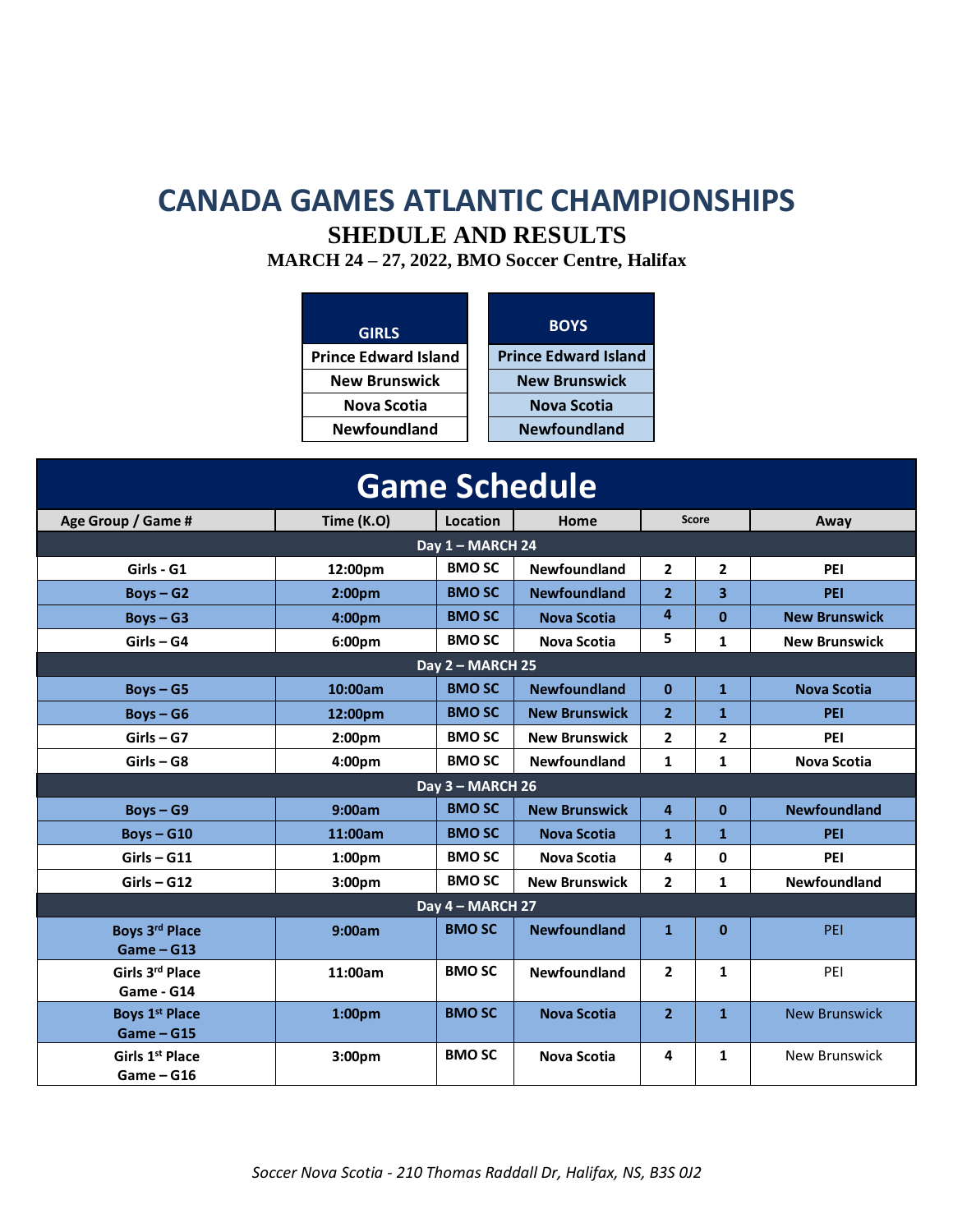| <b>GIRLS</b> | <b>GP</b>               | <b>WIN</b>              | <b>LOSS</b>    | <b>DRAW</b>    | <b>GF</b>       | <b>GA</b>               | <b>GD</b>      | <b>TOTAL</b><br><b>PTS</b> | <b>FINAL</b> |
|--------------|-------------------------|-------------------------|----------------|----------------|-----------------|-------------------------|----------------|----------------------------|--------------|
| <b>NS</b>    | $\overline{\mathbf{4}}$ | $\overline{\mathbf{4}}$ | $\bf{0}$       | $\bf{0}$       | 16              | $\overline{\mathbf{3}}$ | 13             | 12                         | 1st          |
| <b>NB</b>    | $\overline{a}$          | $\mathbf{1}$            | $\overline{2}$ | $\mathbf{1}$   | 6               | 12                      | $-6$           | $\overline{\mathbf{4}}$    | 2nd          |
| <b>NL</b>    | $\overline{a}$          | $\mathbf{1}$            | $\overline{2}$ | $\mathbf{1}$   | $6\phantom{1}6$ | 8                       | $-2$           | 4                          | 3rd          |
| PEI          | $\overline{a}$          | $\bf{0}$                | $\overline{2}$ | $\overline{2}$ | 5               | 10                      | $-5$           | $\overline{2}$             | 4th          |
| <b>BOYS</b>  | <b>GP</b>               | <b>WIN</b>              | <b>LOSS</b>    | <b>DRAW</b>    | <b>GF</b>       | <b>GA</b>               | GD             | <b>TOTAL</b><br><b>PTS</b> | <b>FINAL</b> |
| <b>NS</b>    | $\overline{4}$          | $\overline{\mathbf{3}}$ | $\mathbf{0}$   | $\mathbf{1}$   | 8               | $\overline{2}$          | $6\phantom{1}$ | 10                         | 1st          |
| <b>NB</b>    | $\overline{a}$          | $\overline{2}$          | $\overline{2}$ | $\mathbf 0$    | $\overline{7}$  | $\overline{7}$          | $\mathbf 0$    | $6\phantom{1}6$            | 2nd          |
| <b>NL</b>    | 4                       | $\mathbf{1}$            | 3              | $\bf{0}$       | 3               | 8                       | $-5$           | $\overline{\mathbf{3}}$    | 3rd          |
| <b>PEI</b>   | $\overline{a}$          | $\mathbf{1}$            | $\overline{2}$ | 1              | 5               | $6\phantom{1}6$         | $-1$           | $\overline{\mathbf{4}}$    | 4th          |

fhkjfds

# DAY ONE

| GAME 1G        | $NLSA 2 - 2$ PEI | <b>NLSA Goals:</b> Grace Nolan, Hannah Neville<br>PEI Goals: Juliette Bader, OG                         |                            |  |  |  |
|----------------|------------------|---------------------------------------------------------------------------------------------------------|----------------------------|--|--|--|
| GAME 2B        | $NLSA 2 - 3$ PEI | NLSA Goals: Samuel Akinsola, Benjamin Hashimoto & Lauchlan MacEachern<br>PEI Goals: Finley Manning (x2) |                            |  |  |  |
| GAME 3B        | $NS 4 - 0 NB$    | NS Goals: Max Marshall, Isaac VanWychen (x3)                                                            |                            |  |  |  |
| GAME 4G        | $NS5 - 1NB$      | NS Goals: Reegan Wagg,, Mya Archibald, Jamie-Lynn Provo                                                 |                            |  |  |  |
|                |                  | DAY TWO                                                                                                 |                            |  |  |  |
| GAME 5B        | $NLSA 0 - 1 NS$  | NS Goals: Isaac VanWychen                                                                               |                            |  |  |  |
| GAME 6B        | $NB 2 - 1$ PEI   | NB Goals: Charles Crowther (x2)                                                                         | PEI Goals: Samuel Akinsola |  |  |  |
| GAME 7G        | $NB 2 - 2$ PEI   | NB Goals: Isabelle Doiron, Meaghan Cole<br>PEI Goals: Grace McQuaid, Juliette Bader                     |                            |  |  |  |
| <b>GAME 8G</b> | $NS 3 - 1 NLSA$  | NS Goals: Olivia Jack, Grace Hannaford, Rachel Kibble<br><b>NLSA Goal: Grace Nolan</b>                  |                            |  |  |  |